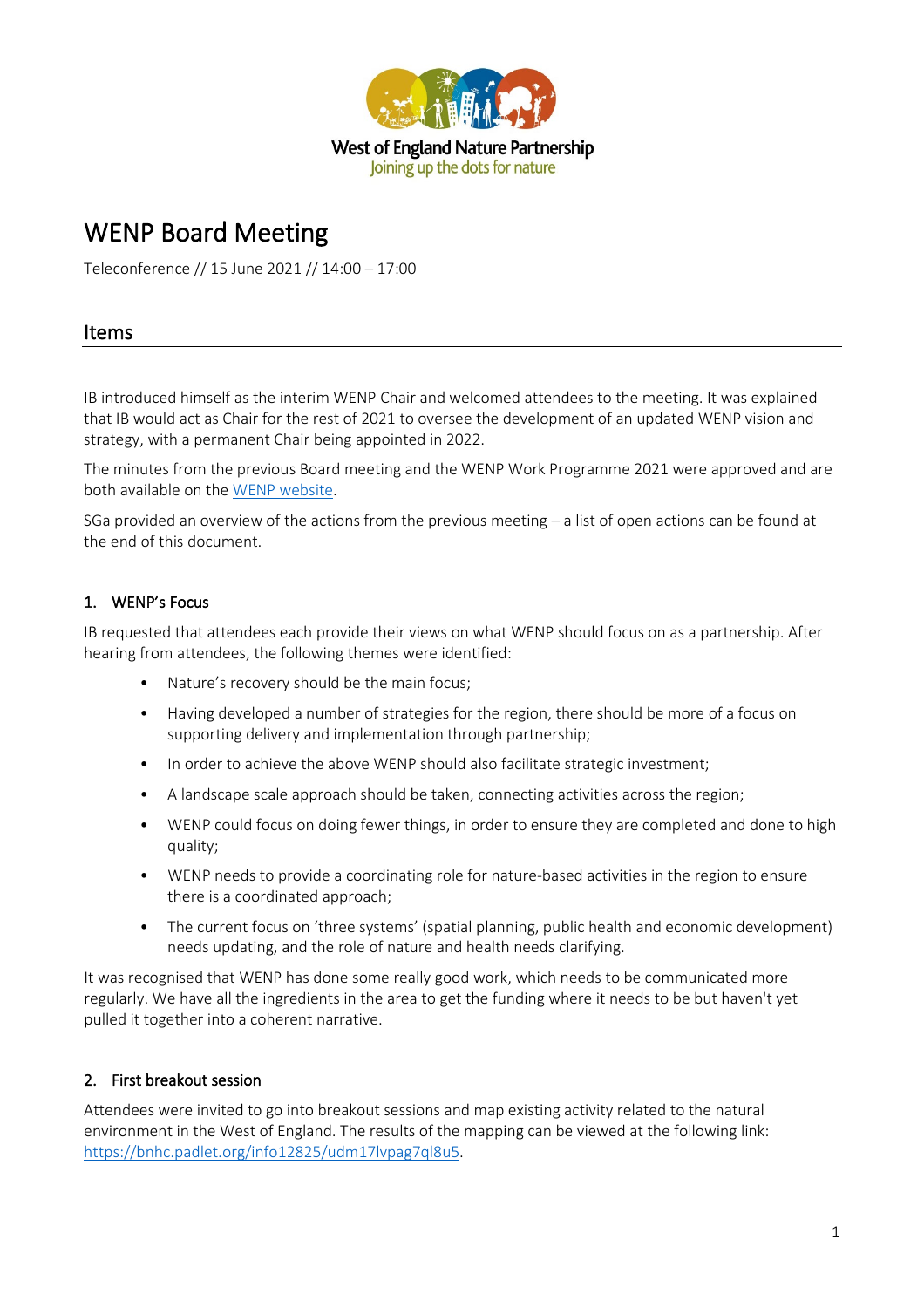

The results of this mapping will be used to create a single activity map, which will identify relevant activities within our area and begin to map how they relate to each other as a first step to developing a coherent narrative and plan.

ActionJun21/01: IB and SGa to create a single version of activity mapping and circulate to Board members.

#### 3. Second Breakout Session

IB explained that the session would build on the discussions around WENP's focus and narrative, asking:

- What are the main things we want to achieve by 2030?
- What are our priorities for the next 2-3 years?

Attendees were again requested to go into breakout sessions to collect thoughts relating to the above questions, as well as any potential contradictions and barriers, and strengthening the partnership. The results of the activity can be viewed at the following link: [https://bnhc.padlet.org/info12825/i2vci8o1dpzoyug2.](https://bnhc.padlet.org/info12825/i2vci8o1dpzoyug2)

RE noted that WENP will struggle to deliver on the ground, but that it has an important strategic role, and ass a mouthpiece for the natural environment in the region. RB added that while WENP could not deliver on the ground, it can enable and facilitate delivery and help to remove barriers.

IB asked attendees whether WENP should focus on strategising or enabling delivery. LA responded that WENP could fulfil an element of both, including addressing the region's capacity for delivery and how we make our prospectus/pipelines investible propositions.

RC noted that WENP needs to be a facilitator of partnership projects, using its influence to persuade organisations to take a lead.

IB summarised that connecting up financing and projects by putting in place the necessary architecture, thereby enabling delivery of environmental projects, was a key part of WENP's vision.

#### 4. WENP Support and Workshops

IB and SW proposed that the Natural History Consortium (NHC) could provide support for:

- Developing a vision and strategy paper for WENP; and
- Sharing information between each Local Authority area in the West of England regrading action to address the declared ecological emergencies, in the form of a Working Group.

This support would be in the form of NHC staff time.

The Board was in agreement with this proposal, as long as the necessary finance was available through the WENP budget. It was therefore agreed that costings for the support would be taken to the WENP Executive Group for approval.

Regarding the proposal for an Ecological Emergency Working Group, it was explained that this would be for sharing learning between Local Authorities and would be set up for a year initially, with a potential extension based on its usefulness for Local Authorities.

ActionJun21/02: IB, SW and SGa to work up a costed proposal of NHC support to send to WENP Executive Group for approval.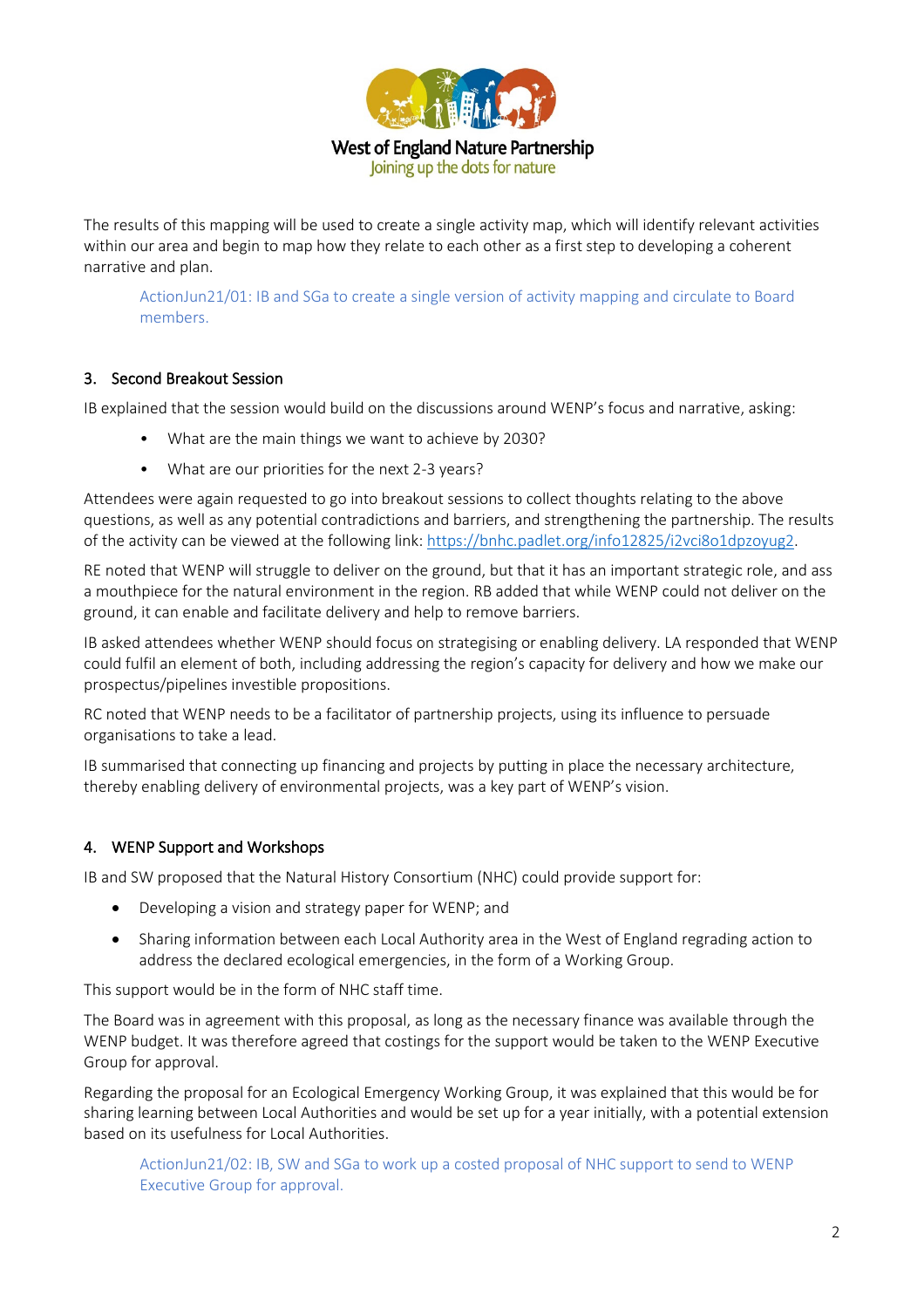

## 5. Partner Updates

### 5.1 Tree and Woodland Strategy

SG explained that The Forest of Avon Plan: A Tree and Woodland Strategy for the West of England had been launched on 9th June, with West of England Metro Mayor Dan Norris in attendance. The Plan is available to view online [here,](https://forestofavontrust.org/the-plan/) and any WENP Board members who would like to receive a physical copy can request one from SG or the Forest of Avon Trust.

It was added that the Plan would be approved at the West of England Planning and Housing Board shortly.

The Forest of Avon Trust will be responsible for coordinating implementation of the Plan, with support from WENP and other partners.

#### 5.2 Environmental data systems review

LA provided an update on the West of England Environmental Data Systems Review:

- Phase 1 of the Review, looking at data requirements, has been completed, with the paper well received and the recommendations supported;
- It has been acknowledged that there is a resource issue to solve with regards to environmental data;
- The Environment bill brings additional requirements regarding environmental data. Additionally, how we collect environmental data and monitor the environment could change significantly over coming years through technological developments such as remote sensing.

#### 5.3 Environment Officers Steering Group

As well as the Environmental Data Systems Review, the EOSG also discussed the annual review of Joint Green Infrastructure Strategy (JGIS) Action Plan, noting an opportunity for using this Action Plan for visibility and awareness raising regarding the work done under the umbrella of the JGIS.

#### 5.4 Other partner updates

The following updates were provided by partners:

- The Avon Wildlife Trust's bid for setting up a Bristol Avon Catchment Market has progressed to the second round of the Green Recovery Challenge Fund and should be going to panel in July. If the bid were successful, a market would be set up in September 2021.
- The Bristol Avon Catchment Partnership has been revising its Catchment Plan and Action Plan, and has been progressing its Fish Recovery Plan for the catchment.
- **Bristol City Council** has been working on mapping overlaying the NRN onto parks and green spaces. Recommendations will come out of this, as well as an engagement piece. BCC is also in the process of beginning its Tree and Woodland Strategy, building on the West of England Strategy. The Bristol Ecological Emergency Action Plan is in the system, and a Flood innovation project is going in to full bid.
- The Environment Agency is continuing to support number of projects in the region. There will be a public hearing on acoustic fish deterrent on the end of pipes in Severn Estuary
- The National Trust is continuing to work on progressing the Bath Riverline project, including Bathampton meadows.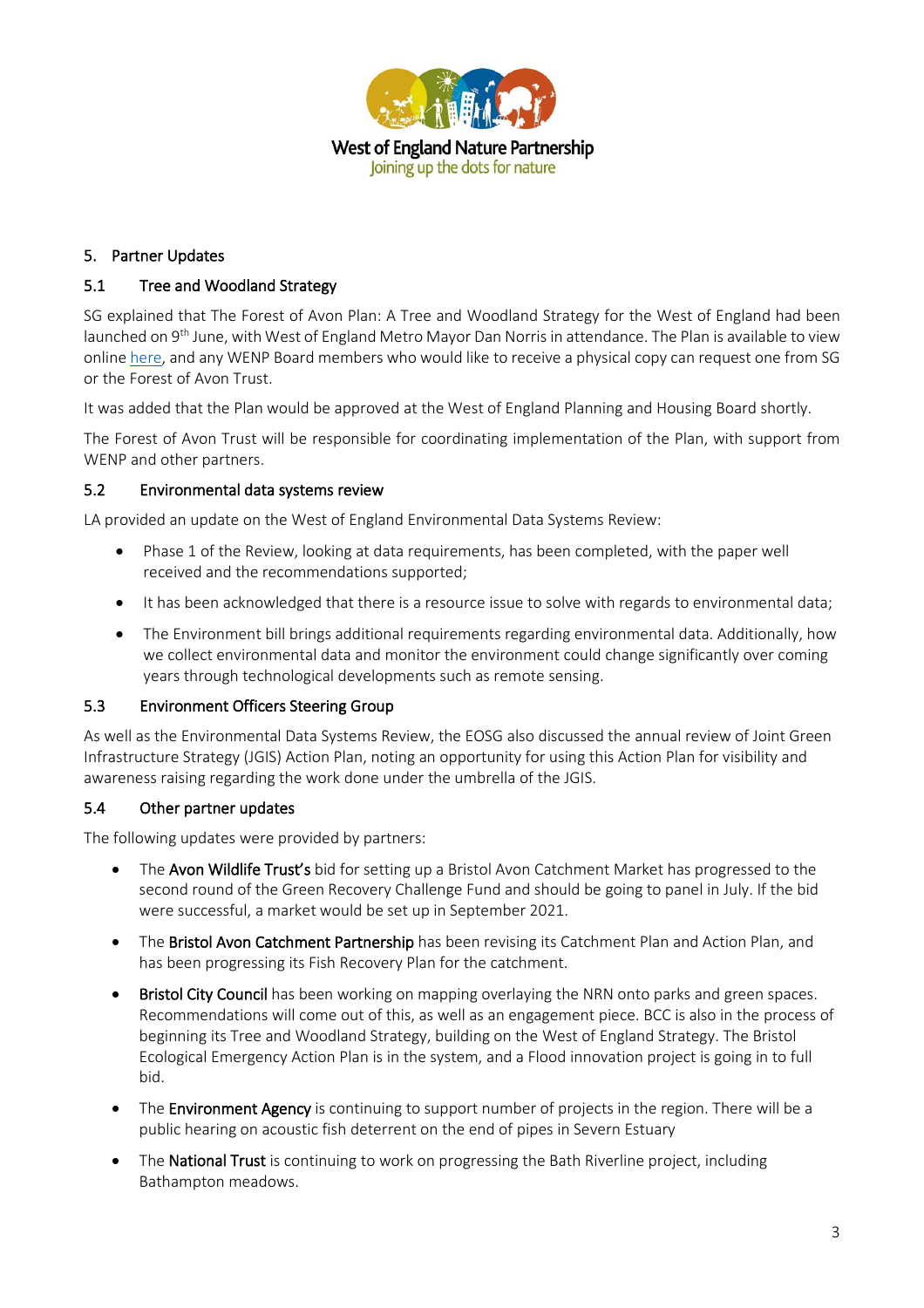

• Wessex Water is continuing work to deliver Somer Valley Rediscovered and the Nailsea Wetland Project. AT Saltford Sewage treatment, Wessex Water is constructing a bridge over the River Avon where there are good opportunities for wetland/riparian improvements. All water companies are starting their next business planning process; OFWAT have provided initial expectations, which includes recognition of nature's recovery, catchment-based approaches and long-term projects. Wessex Water are keen to focus on outcomes including biodiversity, water quality improvements, carbon capture etc. Mapping in Bristol Avon is being undertaken to understand opportunities to deliver e.g. zero phosphate in rivers; progress on this can be shared in the future.

- South Gloucestershire Council's [Greener Places](https://beta.southglos.gov.uk/publications/greener-places/) GI Strategy is out for public consultation. River Frome Reconnected is preparing for the next phase of funding bid. The Council's Tree planting strategy is to be developed, building on the West of England Strategy. A Green investment scheme bid for a South Gloucestershire Council Carbon Fund bid has been submitted. Local nature action plan toolkits have been launched, with Commons Connection used as an example for the toolkit.
- The Natural History Consortium's [Festival of Nature 2021](https://www.bnhc.org.uk/festival-of-nature/) has finished. Content from the event is to be put in a catalogue.

## 6. Any Other Business

It was proposed that the Forest of Avon Trust was invited to join the WENP Board, given the importance of their role in coordinating the Forest of Avon Plan. This proposal was agreed to by the Board.

*Post-meeting note*: *the Forest of Avon Trust has been invited to join the WENP Board, with Executive Director Jon Clark being the representative*.

SGa explained that the updated layers for the water component of the Nature Recovery Network would be sent to Board members when finalised.

ActionJun21/03: SGa to circulate updated wetland NRN layers to WENP Board when finalised.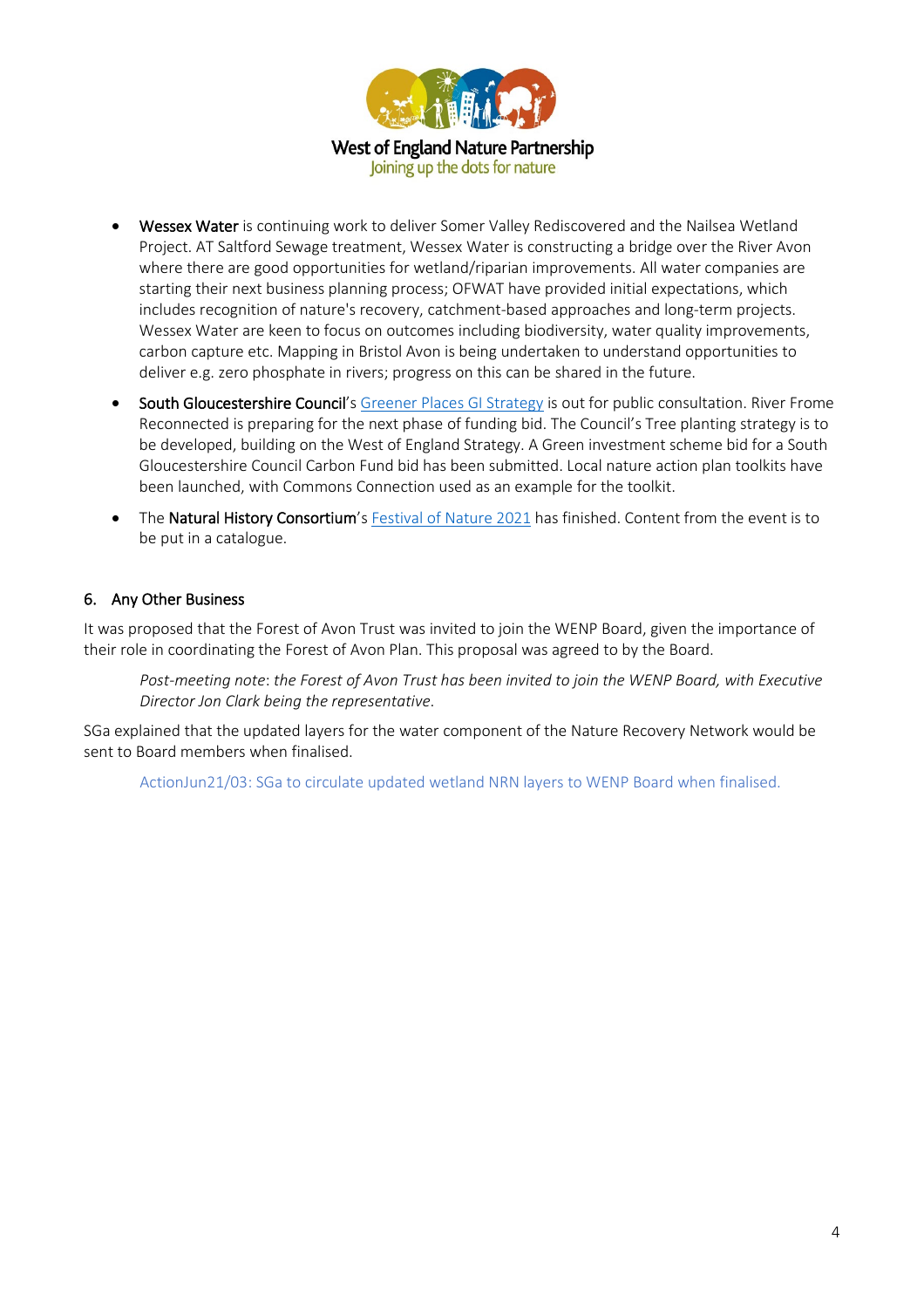

## Attendance

#### Attendees

Amy Coulthard – AC Avon Wildlife Trust Richard Ennion – RE Bristol City Council Natasha Clarke – NC<br>Rebecca Kirk – RK<br>Bristonment Tom Boden – TB National Trust Ruth Barden - RB Wessex Water Rosie Walker – RW Woodland Trust

## Apologies

- Marion Steiner GP Alex Raeder National Trust Rachel Williams Natural England Simon Stonehouse Natural England Ross Kennerley Moodland Trust
- Ian Barrett (Chair) IB West of England Nature Partnership Karen Renshaw – KR Bath & North East Somerset Council Richard Cresswell – RC Bristol Avon Catchment Partnership Environment Agency Savita Wilmott – SW Natural History Consortium John Flannigan – JF North Somerset Council Matthew Lipton – ML South Gloucestershire Council Laura Ambler – LA West of England Combined Authority / LEP

Stuart Gardner – SGa West of England Nature Partnership

Mark Minkley **Bath & North East Somerset Council** Sally Hogg Sally Hogg Bristol City Council (representing Directors of Public Health) Nigel Riglar Environment Officer Steering Group Paul Cottington National Farmers Union Brian Glasson South Gloucestershire Council (representing Heads of Planning)